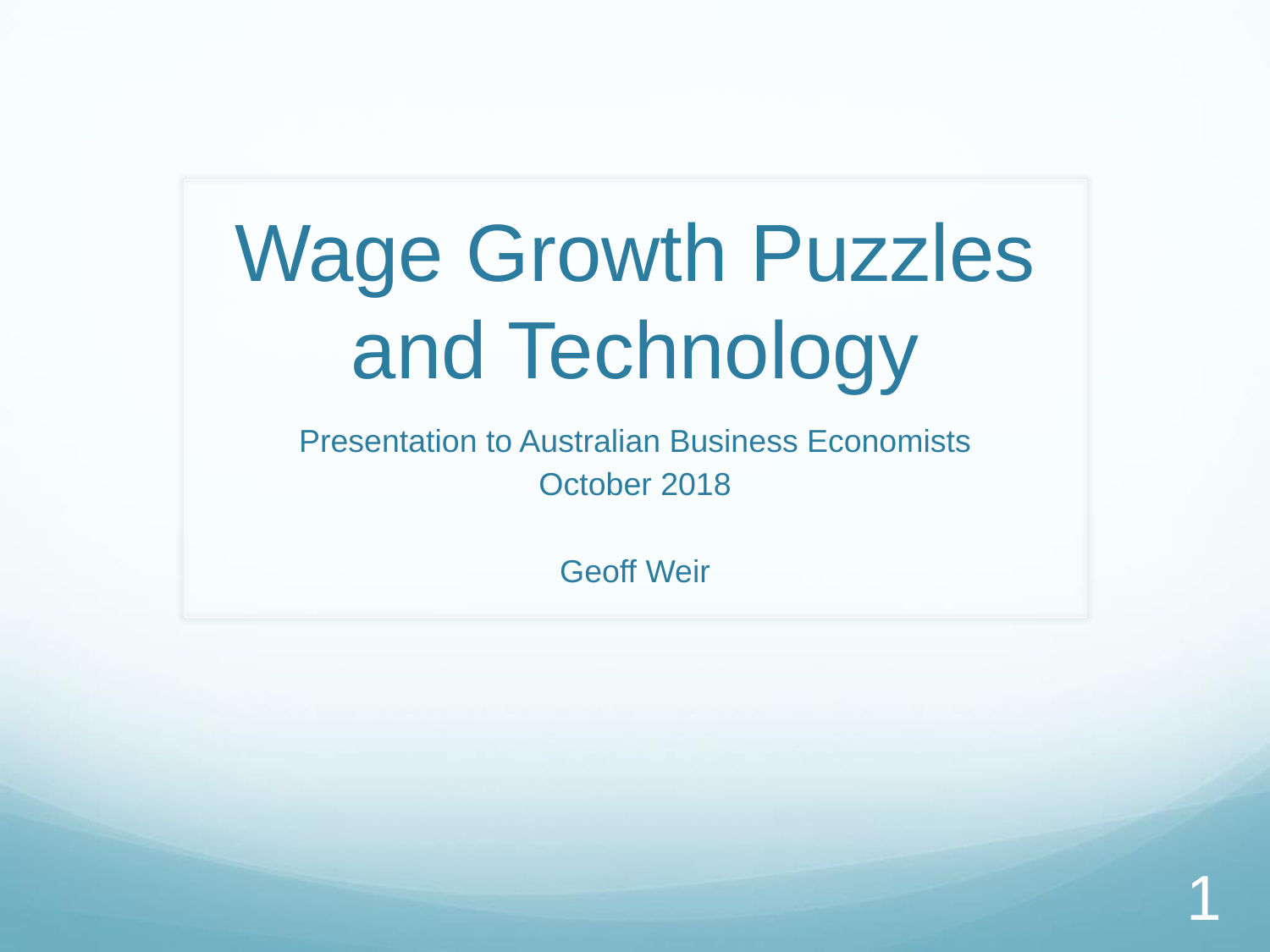## Why Look at Factor Income Shares?

- **Growth and employment:**
	- 1980's real wage overhang debate

 **Real wages, income distribution and political repercussions**:

- Kuznets curve not working for many
- Gini coefficient =  $\mathsf{L}$ s x G $\mathsf{L}$  + Cs x Gc
- The political cost of stagnant living standards for many and rising income inequality

### **• Short and Long Run Wage Puzzles:**

• possible links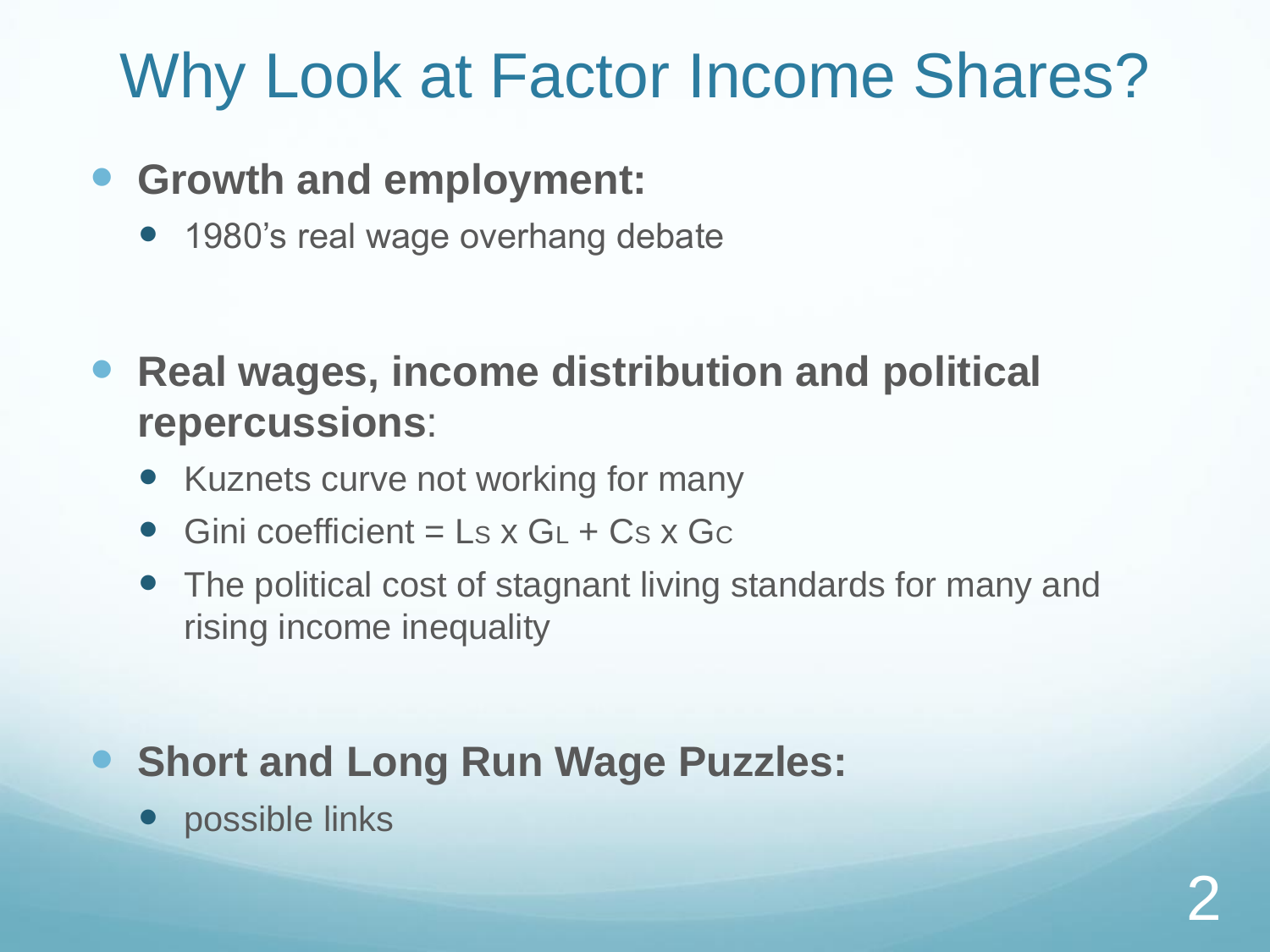### Kuznets Curve: the U.S.



Data from BLS, BEA and Economic Policy Institute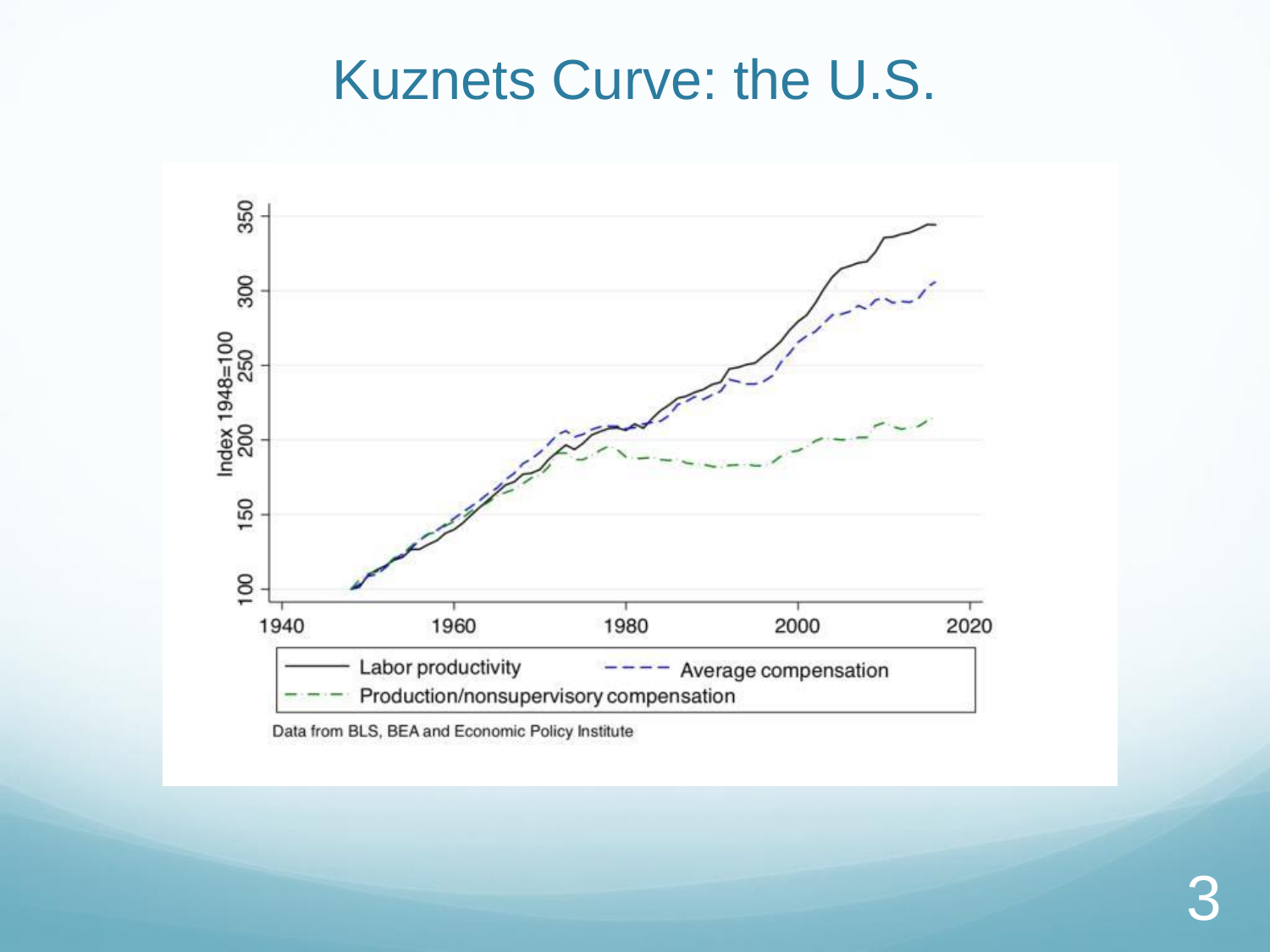### **Labour Share:International**



Source: IMF, World Economic Outlook, April 2017.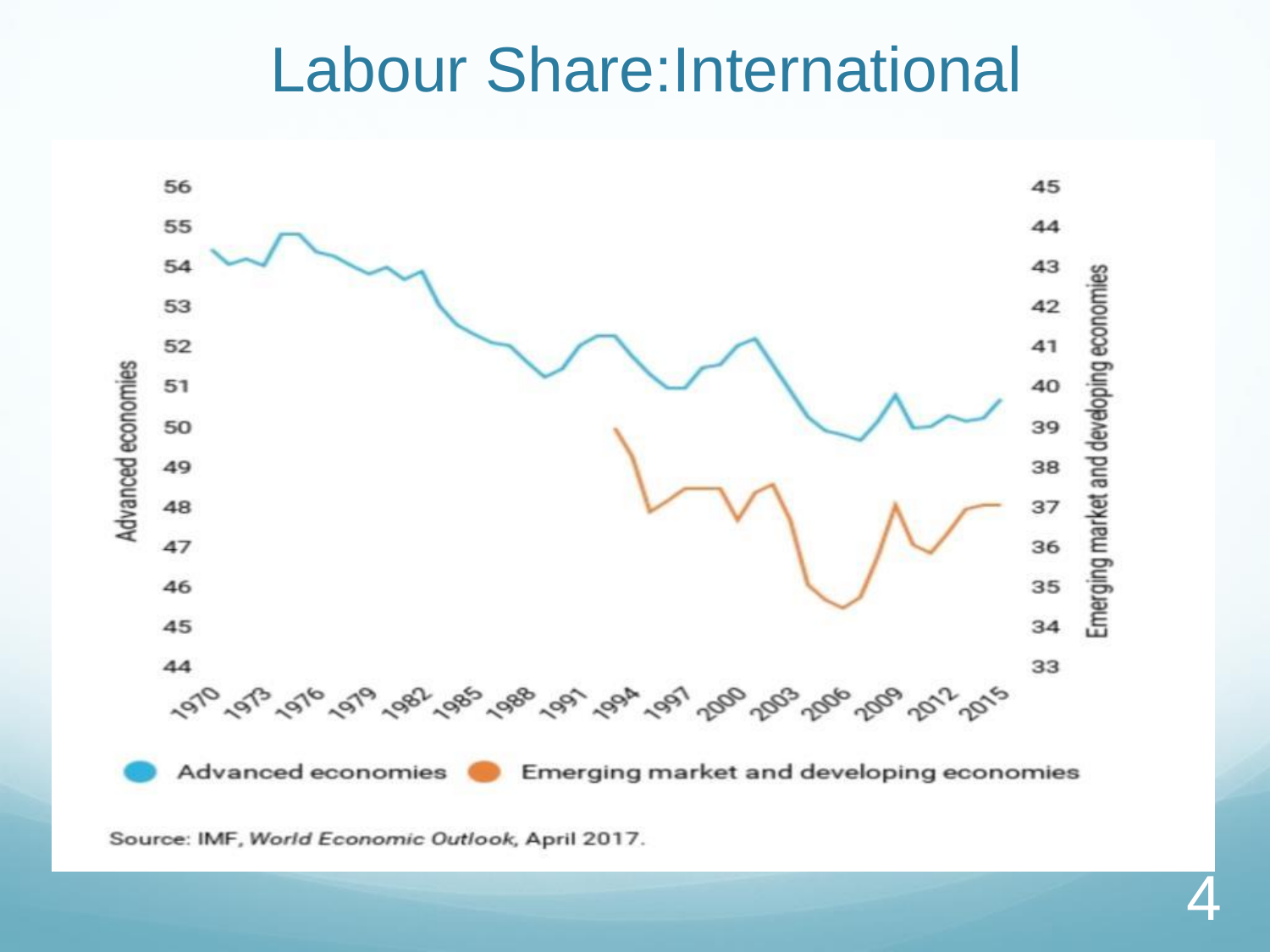## Labour Share:Australia

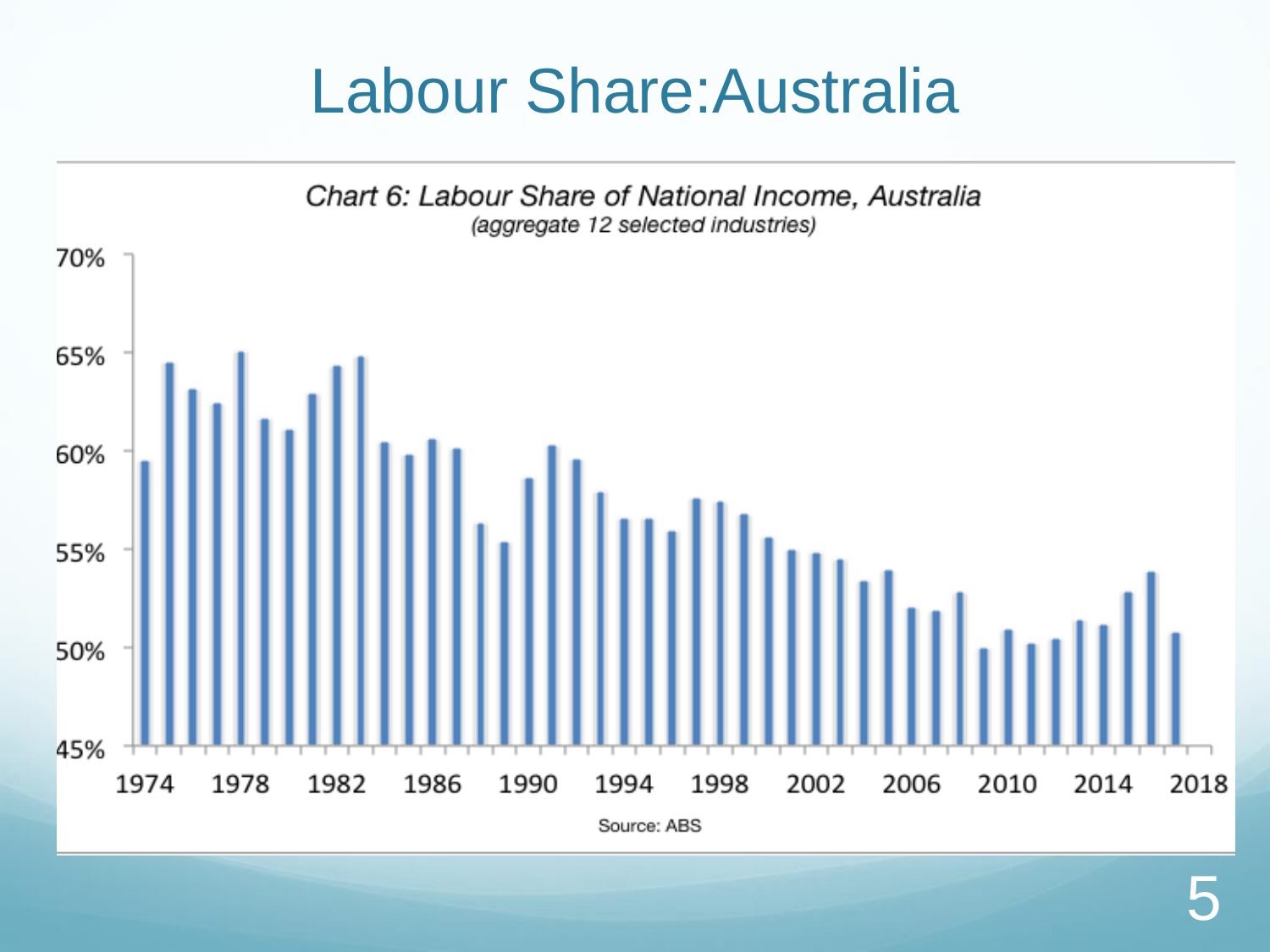## Earlier Explanations

#### **Filters:**

- Shift share analysis: within industry, between firms
- Elasticity of substitution less than 1
- Common causal factors across countries since 1980's
- Shifts in bargaining power

### **Main perceived causal factors:**

- Data issues
- **Globalisation**
- Bargaining power and institutional changes
- Technology and relative factor prices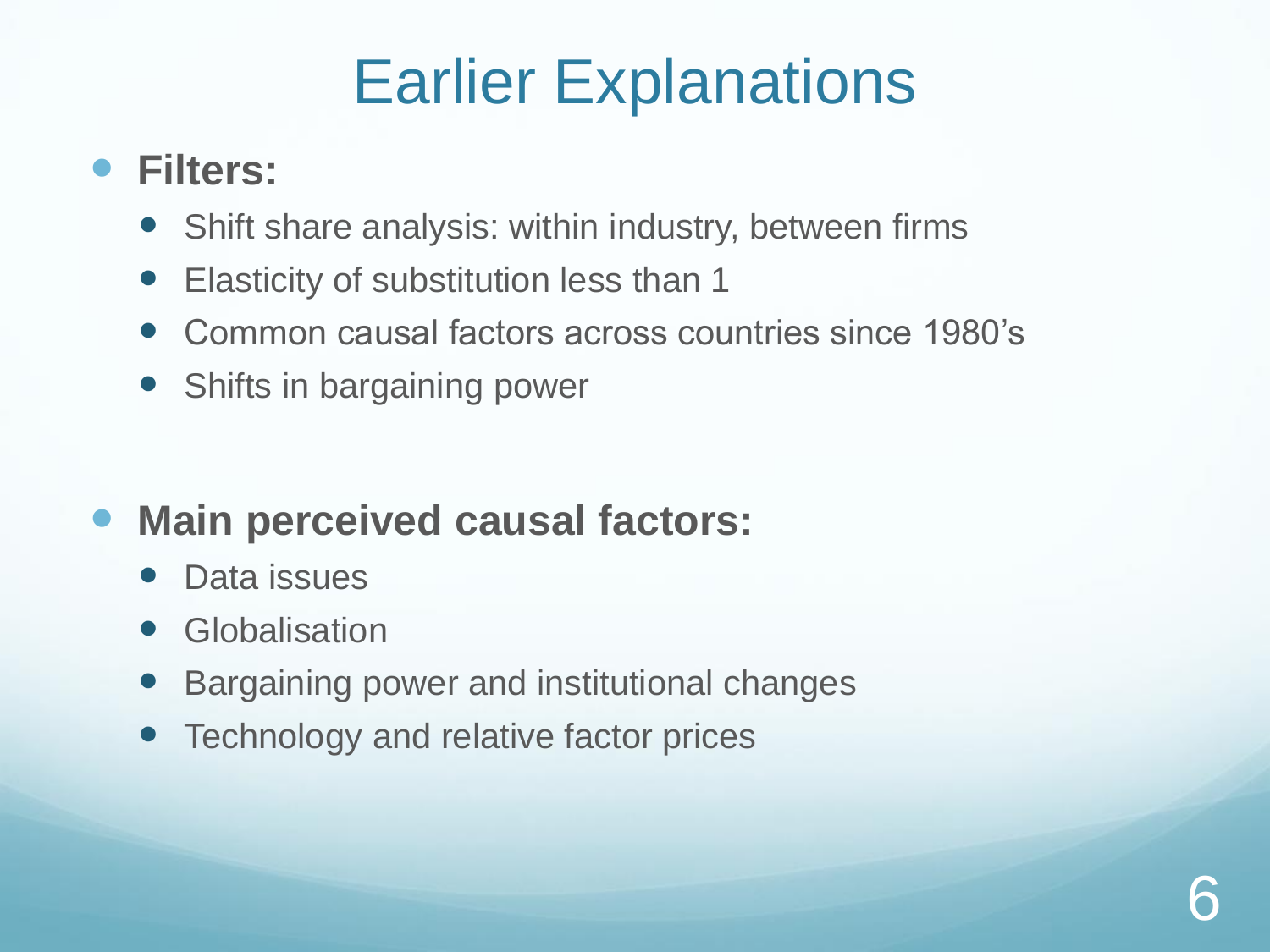### Recent Explanations: The 'Superstar' Hypothesis

#### **2015 OECD (2015) study on technology diffusion**:

- At the global frontier level, productivity growth remains robust, but the productivity level and growth gap between high productivity firms and the rest has been rising.
- High productivity frontier firms are more capital intensive, more profitable, larger in terms of sales but **not significantly larger in terms of employment.**

#### **Autor et al (2017): The 'superstar' hypothesis:**

- Uneven take-up of new technology is resulting in 'superstar' firms with high profits but a low share of labour in value added (due to fixed labour costs, higher profit mark-up).
- These firms are using most of their higher productivity to lower output prices so as to increase market share, and partly to increase profit margins
- As the importance of superstar firms increases, the aggregate labour share will fall.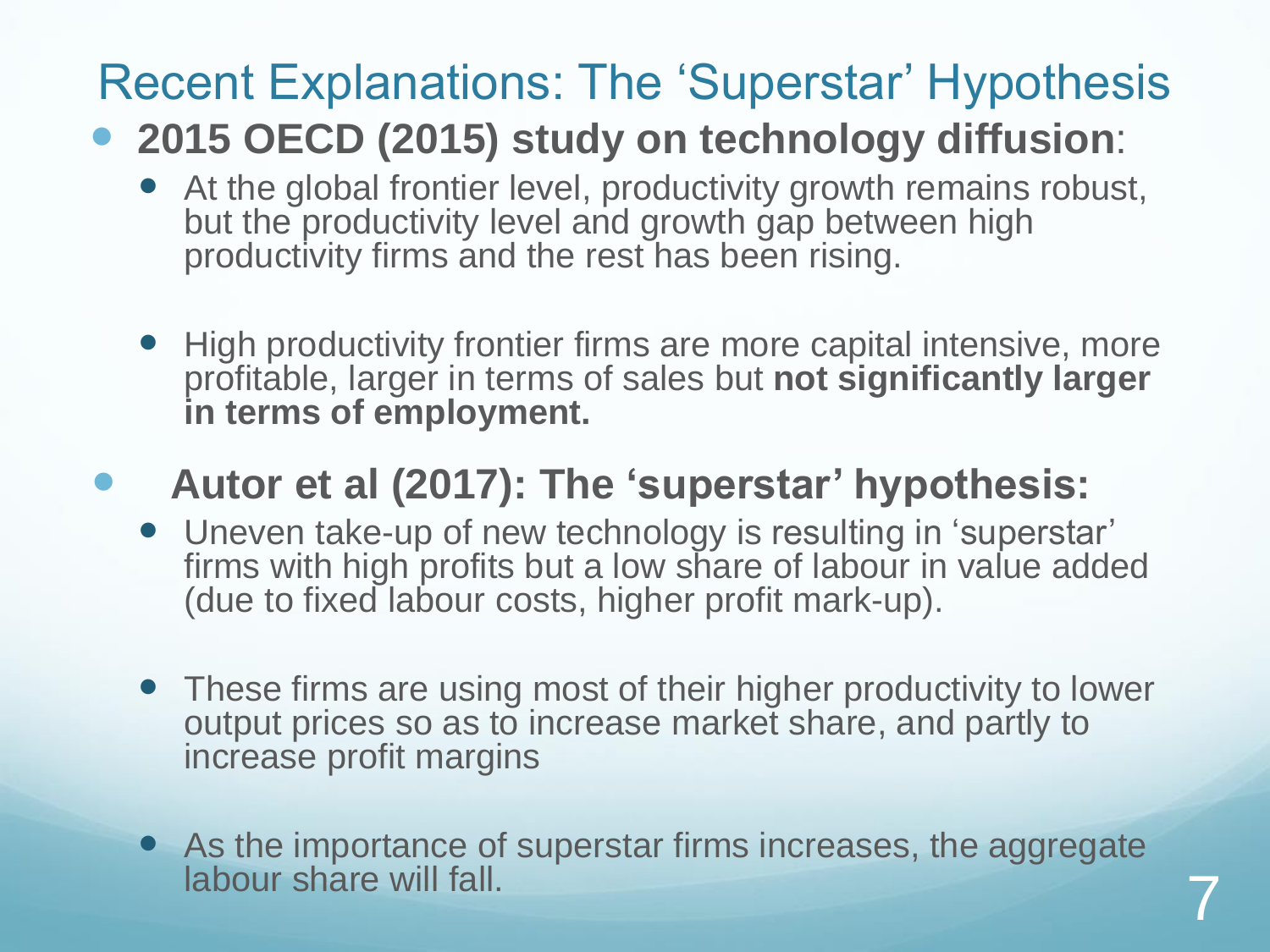## Testing the Superstar Hypothesis

#### **Testable predictions**:

(a) Industry sales will increasingly concentrate in a small number of firms. *Yes* 

(b) Industries where concentration rises most will have the largest declines in labour's share. *Yes*

(c) The fall in labour's share will be driven mainly by between-firm reallocations. *Yes*

(d) Between-firm component of the fall in labour's share will be greatest in sectors with the largest rise in concentration. *Yes*

(e) These patterns should also be present in other countries. *Yes for (b); (a) and (d) not tested; (c) yes but only tested for res* for (b); (a) and (d) not tested; (c) yes but only tested for  $\,$  8 manufacturing.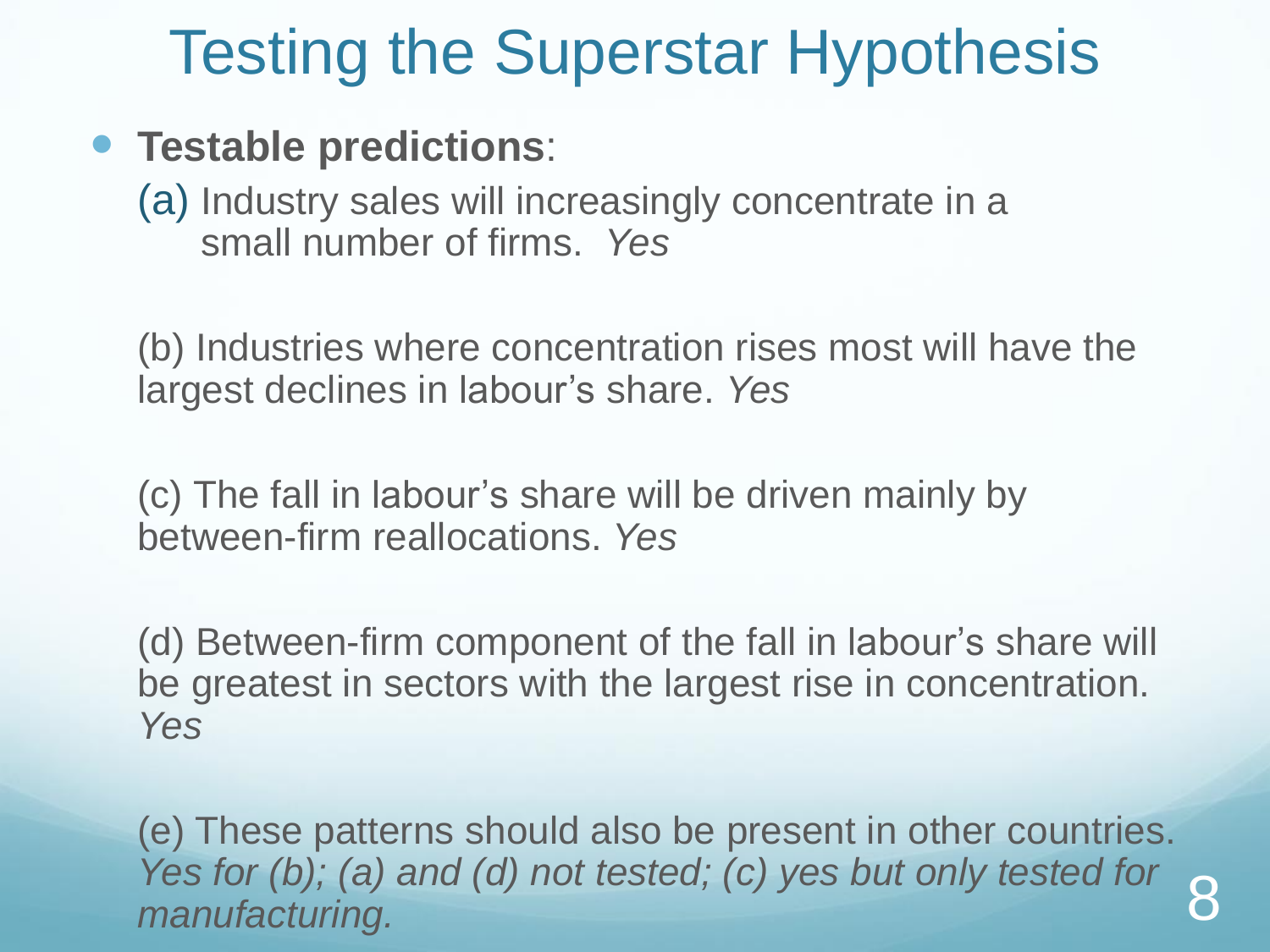### Possible Links to the Nominal Wage Growth Puzzle: Hypothesis

- High productivity firms are primarily using their higher productivity levels and growth rates to increase profit mark-ups and/or restrain output prices, rather than to raise the wages of their workforce. **Either way**, lower productivity 'laggard' firms are under increasing competitive pressure to contain costs, including wage costs.
- The employment share of high productivity firms within their industry is not increasing significantly, if at all.
- These two factors are holding down average wage growth.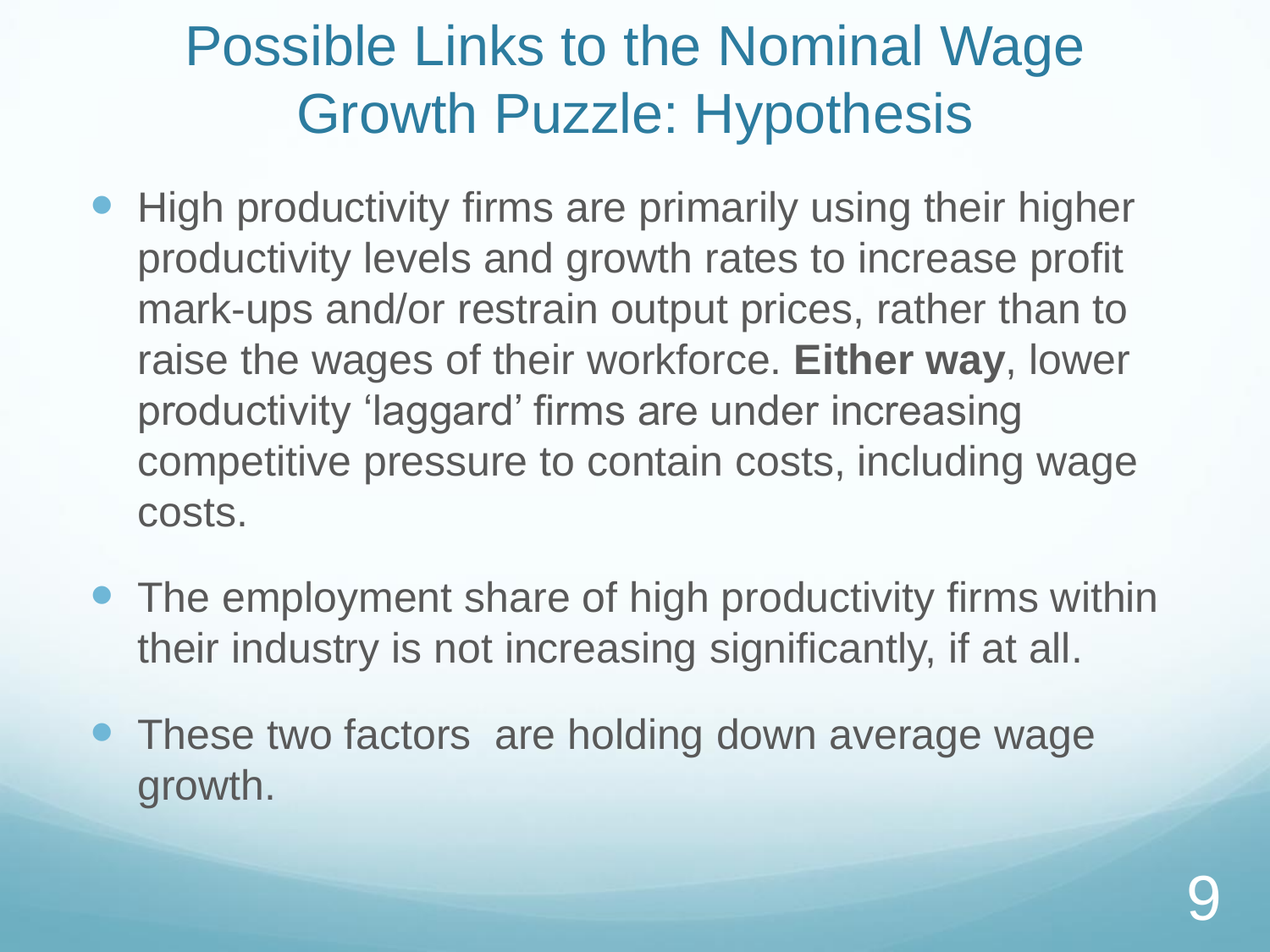Possible Links to the Nominal Wage Growth Puzzle: Some Overseas Supporting Evidence

*Kehrig and Vincent (2017*):

 while there is a massive difference in the value added growth rates of 'hyperproductive' US manufacturing plants relative to less productive plants, this has come "with very little divergence in the growth of the wage bill, either through wages or employment."

- *OECD (2017; 2018):*
	- Wage dispersion across firms is substantially less than productivity divergence; and
	- **•** less productive firms are paying their employees increasingly less relative to the median firm.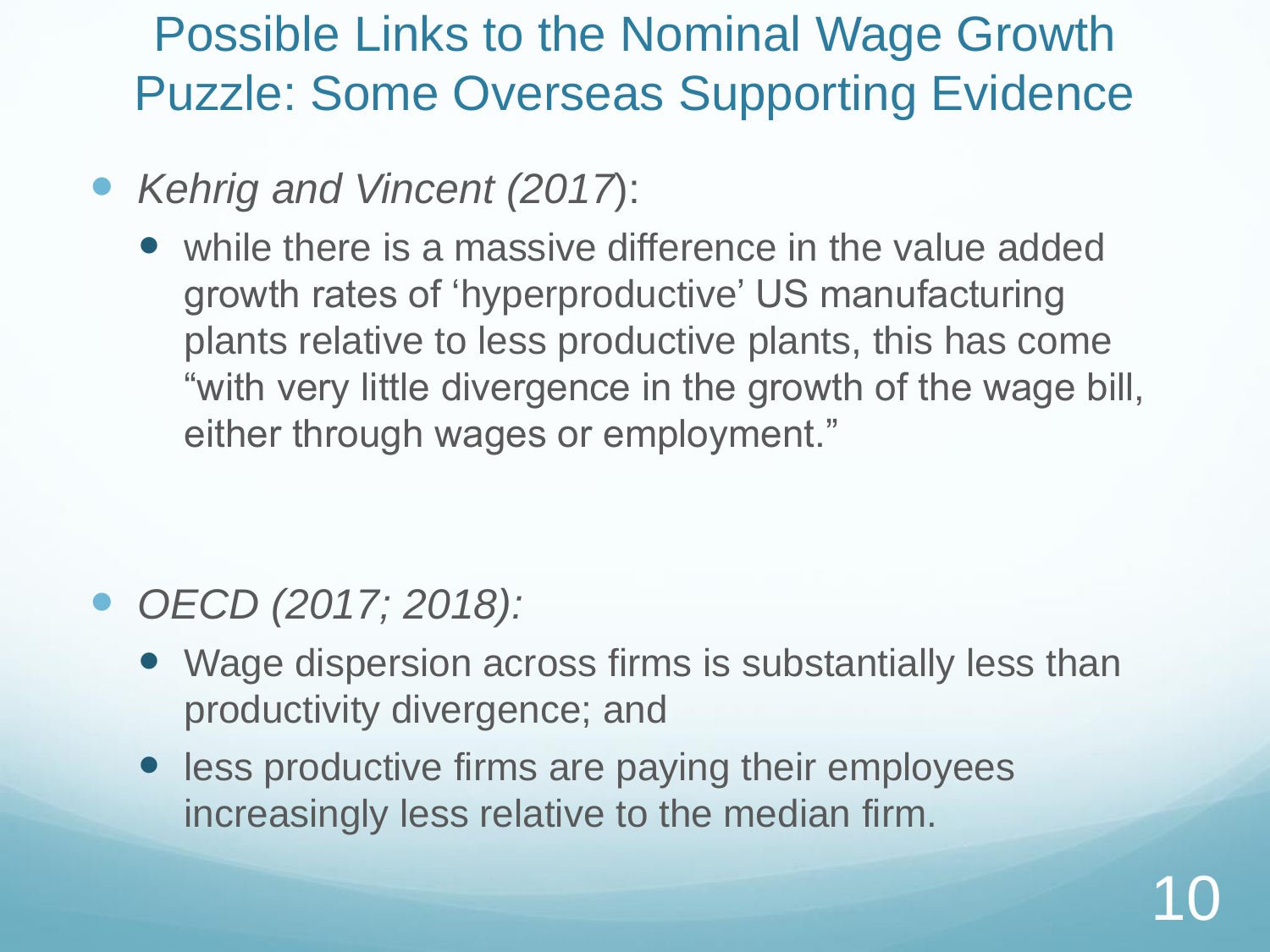Possible Links to the Nominal Wage Growth Puzzle: Some Australian Supporting Evidence

- *Treasury (2017)*:
	- While high productivity businesses were 7.1 times as productive as the mid category, they paid only 1.6 times as much in average real wages. For mid and low productivity categories there was little difference;
	- Real wage *growth* was also somewhat higher for the high productivity firms but not substantially so.
- *RBA (unpublished)*
	- Some preliminary support for 'superstar' explanation of declining labour share in Australia, but mainly concentrated in a few sectors of the economy.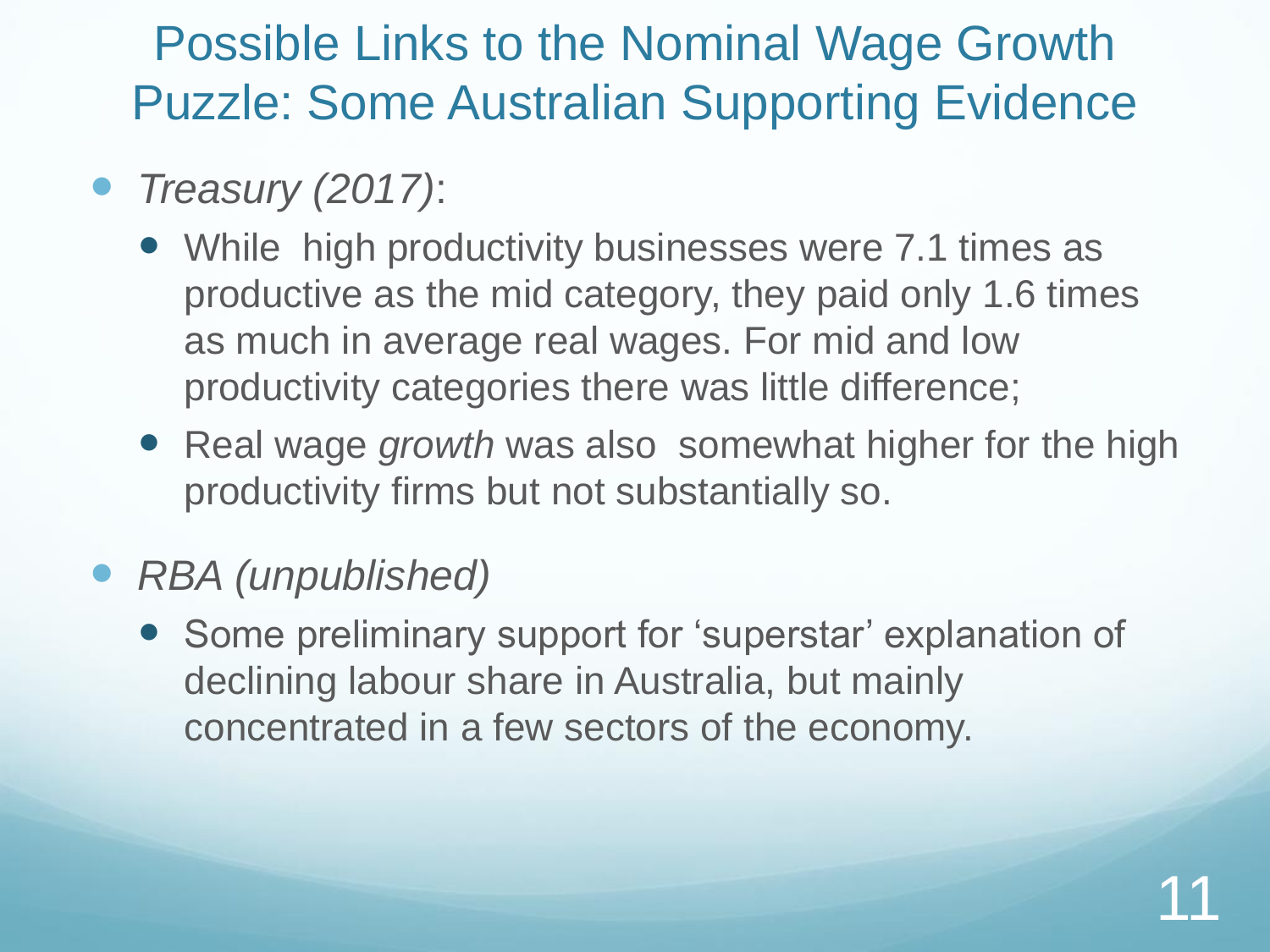## Some Research Suggestions

- Using BLADE database, examine rates of growth in productivity, profit margins and nominal wages for high, medium and low productivity firms in each industry group.
- Once the data are available, examine whether lower productivity firms are paying wages and wage increases that are significantly below industry averages for the same job classification.
- Examine shares of industry employment over time for high, medium and low productivity firms in each industry and how this has impacted on industry level wage growth.